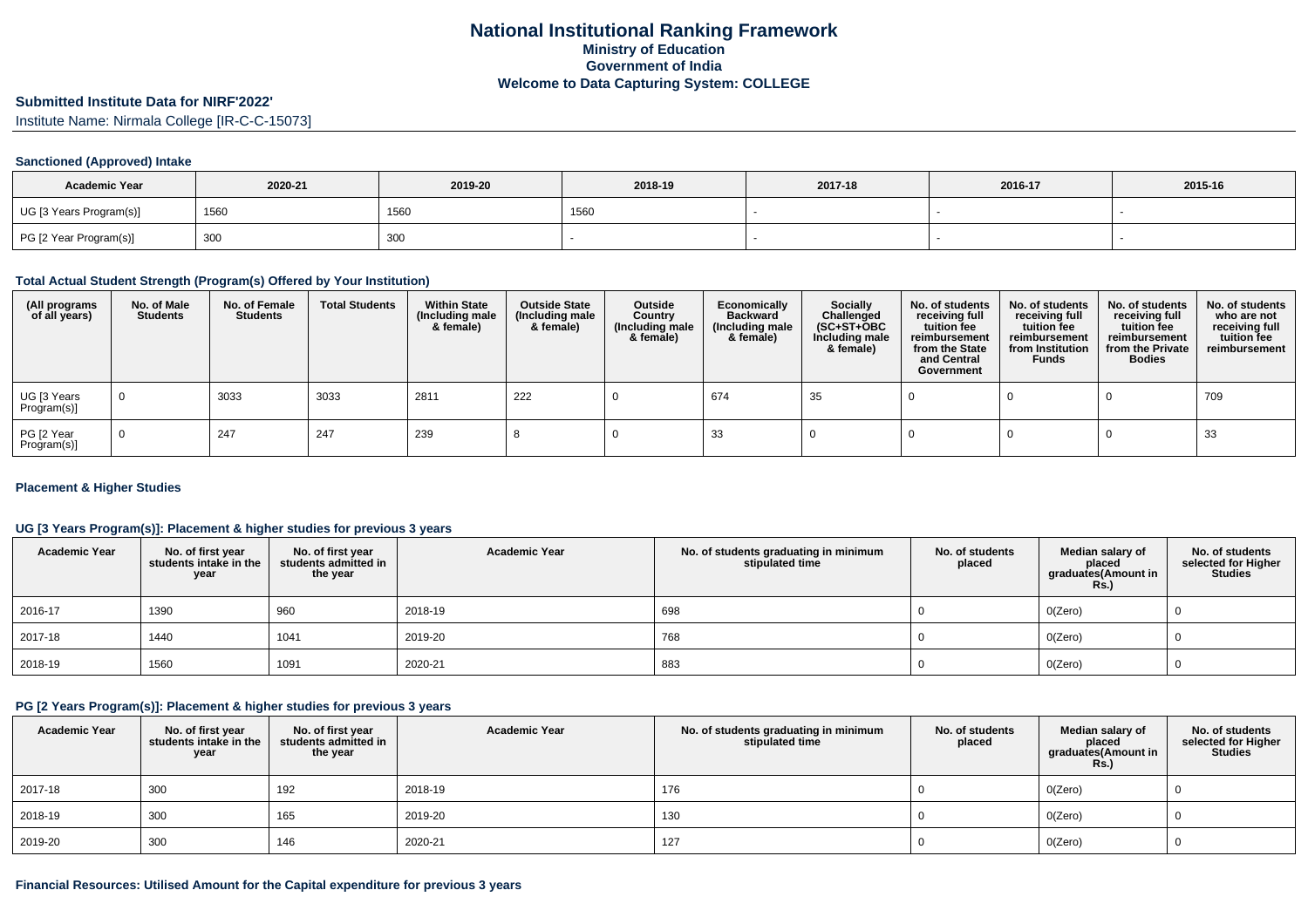| <b>Academic Year</b>                                                                                 | 2020-21                                   | 2019-20                                          | 2018-19                                           |  |  |  |  |  |  |  |
|------------------------------------------------------------------------------------------------------|-------------------------------------------|--------------------------------------------------|---------------------------------------------------|--|--|--|--|--|--|--|
|                                                                                                      | <b>Utilised Amount</b>                    | <b>Utilised Amount</b>                           | <b>Utilised Amount</b>                            |  |  |  |  |  |  |  |
| Annual Capital Expenditure on Academic Activities and Resources (excluding expenditure on buildings) |                                           |                                                  |                                                   |  |  |  |  |  |  |  |
| Library                                                                                              | 840 (eight four zero)                     | 613437 (six one three four three seven)          | 951906 (nine five one nine zero six)              |  |  |  |  |  |  |  |
| New Equipment for Laboratories                                                                       | 133950 (one three three nine five zero)   | 1000000 (one zero zero zero zero zero zero)      | 687244 (six eight seven two four four)            |  |  |  |  |  |  |  |
| Other expenditure on creation of Capital Assets (excluding<br>expenditure on Land and Building)      | 397070 (three nine seven zero seven zero) | 7034380 (seven zero three four three eight zero) | 8753870 (eight seven five three eight seven zero) |  |  |  |  |  |  |  |

## **Financial Resources: Utilised Amount for the Operational expenditure for previous 3 years**

| Academic Year<br>2020-21                                                                                                                                                                        |                                                         | 2019-20                                             | 2018-19                                               |  |  |  |  |  |  |  |
|-------------------------------------------------------------------------------------------------------------------------------------------------------------------------------------------------|---------------------------------------------------------|-----------------------------------------------------|-------------------------------------------------------|--|--|--|--|--|--|--|
|                                                                                                                                                                                                 | <b>Utilised Amount</b>                                  | <b>Utilised Amount</b>                              | <b>Utilised Amount</b>                                |  |  |  |  |  |  |  |
| <b>Annual Operational Expenditure</b>                                                                                                                                                           |                                                         |                                                     |                                                       |  |  |  |  |  |  |  |
| Salaries (Teaching and Non Teaching staff)                                                                                                                                                      | 120842453 (one two zero eight four two four five three) | 87590902 (eight seven five nine zero nine zero two) | 78832541 (seven eight eight three two five four one)  |  |  |  |  |  |  |  |
| Maintenance of Academic Infrastructure or consumables and<br>other running expenditures (excluding maintenance of hostels<br>and allied services, rent of the building, depreciation cost, etc) | 772945 (seven seven two nine four five)                 | 9153592 (nine one five three five nine two)         | 17830390 (one seven eight three zero three nine zero) |  |  |  |  |  |  |  |
| Seminars/Conferences/Workshops                                                                                                                                                                  | 941206 (nine four nine two zero six)                    | 104650 (one zero four six five zero)                | 836766 (eight three six seven six six)                |  |  |  |  |  |  |  |

# **PCS Facilities: Facilities of physically challenged students**

| 1. Do your institution buildings have Lifts/Ramps?                                                                                                         | Yes, more than 80% of the buildings |
|------------------------------------------------------------------------------------------------------------------------------------------------------------|-------------------------------------|
| 2. Do your institution have provision for walking aids, including wheelchairs and transportation from one building to another for<br>handicapped students? | Yes                                 |
| 3. Do your institution buildings have specially designed toilets for handicapped students?                                                                 | Not available                       |

## **Faculty Details**

| Srno           | <b>Name</b>              | Age | Designation                | Gender | Qualification | <b>Experience (In</b><br>Months) | <b>Currently working</b><br>with institution? | <b>Joining Date</b> | <b>Leaving Date</b>      | <b>Association type</b> |
|----------------|--------------------------|-----|----------------------------|--------|---------------|----------------------------------|-----------------------------------------------|---------------------|--------------------------|-------------------------|
|                | Dr Renu Sinha            | 60  | <b>Assistant Professor</b> | Female | Ph.D          | 348                              | Yes                                           | 08-07-2009          | $\overline{\phantom{a}}$ | Regular                 |
| $\overline{2}$ | Dr Mrs Ayesha<br>Ahmad   | 45  | <b>Assistant Professor</b> | Female | Ph.D          | 155                              | Yes                                           | 16-08-2013          | $\overline{\phantom{a}}$ | Regular                 |
| 3              | Dr Mrs Pinky<br>Pandey   | 38  | <b>Assistant Professor</b> | Female | Ph.D          | 120                              | Yes                                           | 16-08-2013          | $\sim$                   | Regular                 |
| 4              | Dr Jenifar Guria         | 38  | <b>Assistant Professor</b> | Female | Ph.D          | 198                              | Yes                                           | 18-11-2010          | $\sim$                   | Regular                 |
| 5              | Dr Mrs Manisha<br>Kumari | 39  | <b>Assistant Professor</b> | Female | Ph.D          | 156                              | Yes                                           | 18-11-2010          | $\sim$                   | Regular                 |
| 6              | Dr Anjali Smita          | 40  | <b>Assistant Professor</b> | Female | Ph.D          | 184                              | Yes                                           | 18-11-2010          | $\overline{\phantom{a}}$ | Regular                 |
|                | Dr Sarwat Jabeen         | 51  | <b>Assistant Professor</b> | Female | Ph.D          | 300                              | Yes                                           | 01-07-2011          | $\overline{\phantom{a}}$ | Regular                 |
| 8              | Dr Sr Jyoti Kispotta     | 53  | <b>Assistant Professor</b> | Female | Ph.D          | 265                              | Yes                                           | 01-12-2007          | $\overline{\phantom{a}}$ | Regular                 |
| 9              | Dr Ms Sreerupa Roy       | 36  | <b>Assistant Professor</b> | Female | Ph.D          | 184                              | Yes                                           | 18-11-2010          | --                       | Regular                 |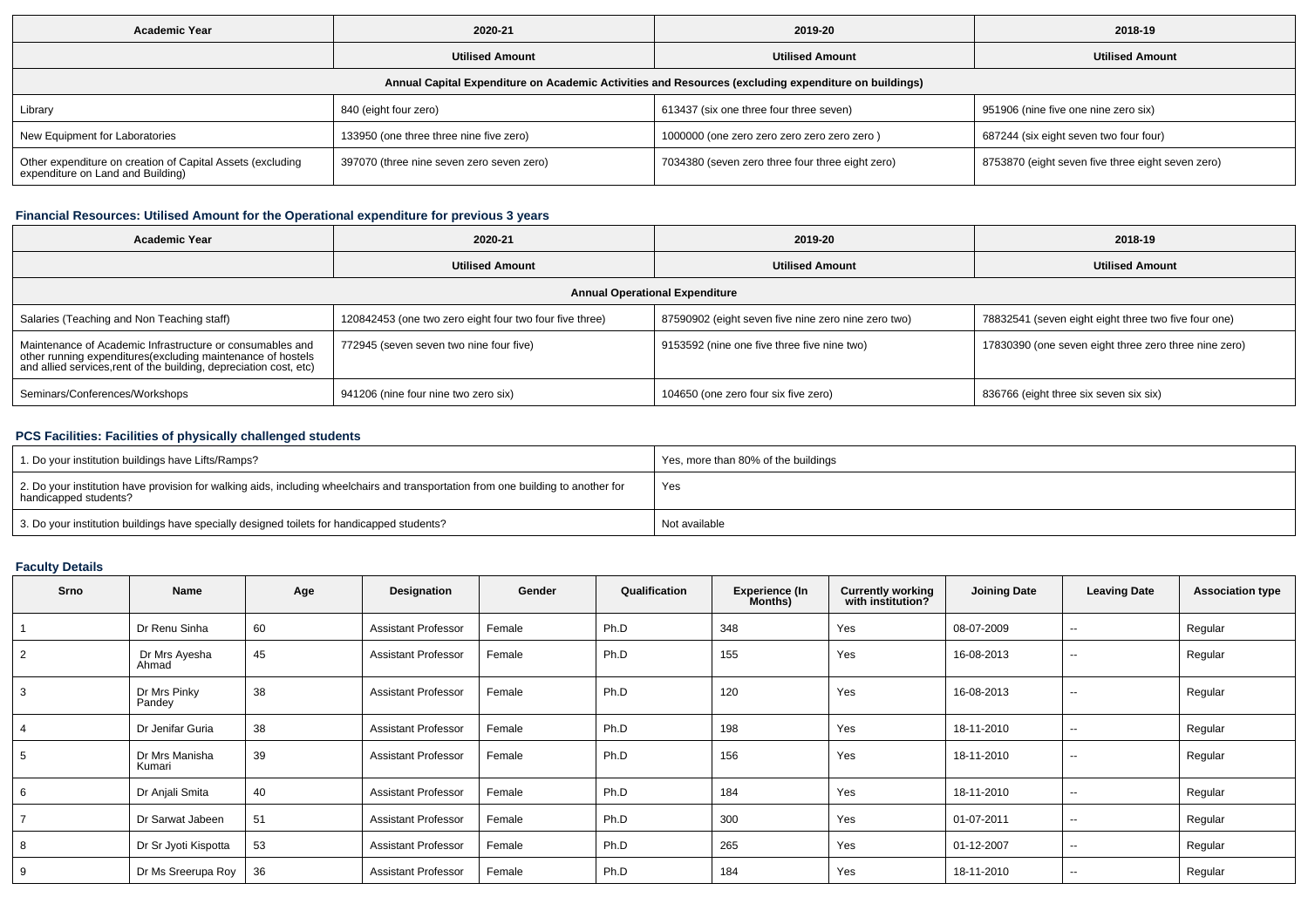| 10 | Sr Shobha Beck              | 44 | <b>Assistant Professor</b> | Female | <b>NET</b>  | 198 | Yes | 04-03-2010 | $\overline{\phantom{a}}$ | Regular |
|----|-----------------------------|----|----------------------------|--------|-------------|-----|-----|------------|--------------------------|---------|
| 11 | Dr Anubhuti Singh           | 40 | <b>Assistant Professor</b> | Female | Ph.D        | 192 | Yes | 18-11-2010 | $\sim$                   | Regular |
| 12 | Dr Mrs Sony<br>Parween      | 38 | <b>Assistant Professor</b> | Female | Ph.D        | 180 | Yes | 08-07-2009 | --                       | Regular |
| 13 | Dr Perveen Zahra            | 50 | <b>Assistant Professor</b> | Female | Ph.D        | 228 | Yes | 02-09-2011 | $\overline{\phantom{a}}$ | Regular |
| 14 | Mrs Shrini Sircar           | 52 | <b>Assistant Professor</b> | Female | <b>SLET</b> | 300 | Yes | 01-12-2007 | $\overline{\phantom{a}}$ | Regular |
| 15 | Dr Mrs Veenapani            | 39 | <b>Assistant Professor</b> | Female | Ph.D        | 184 | Yes | 18-11-2010 | $\overline{\phantom{a}}$ | Regular |
| 16 | Dr Jaya Rajlakshmi          | 53 | <b>Assistant Professor</b> | Female | Ph.D        | 264 | Yes | 18-11-2010 | $\overline{\phantom{a}}$ | Regular |
| 17 | Dr Mrs Apeksha<br>Prajapati | 36 | <b>Assistant Professor</b> | Female | Ph.D        | 120 | Yes | 16-08-2013 | $\overline{\phantom{a}}$ | Regular |
| 18 | Dr Mrs Kanak Lata<br>Riddhi | 43 | <b>Assistant Professor</b> | Female | Ph.D        | 162 | Yes | 02-09-2013 | $\overline{\phantom{a}}$ | Regular |
| 19 | Dr M R Nagalakshmi          | 49 | <b>Assistant Professor</b> | Female | Ph.D        | 116 | Yes | 18-11-2010 | ⊷.                       | Regular |
| 20 | Dr Jyoti Prasad             | 59 | <b>Assistant Professor</b> | Female | Ph.D        | 455 | Yes | 07-11-1989 | $\overline{\phantom{a}}$ | Regular |
| 21 | Dr Janet Andrew<br>Shah     | 59 | <b>Assistant Professor</b> | Female | Ph.D        | 334 | Yes | 01-07-2011 | --                       | Regular |
| 22 | Mrs Nirmala Daisy<br>Ekka   | 63 | Associate Professor        | Female | <b>SLET</b> | 496 | Yes | 01-12-1982 | $\overline{\phantom{a}}$ | Regular |
| 23 | Dr Rashmimala<br>Sahu       | 61 | <b>Assistant Professor</b> | Female | Ph.D        | 309 | Yes | 10-08-2000 | --                       | Regular |
| 24 | Mrs Sumit Kaur<br>Bharaj    | 48 | <b>Assistant Professor</b> | Female | <b>SLET</b> | 321 | Yes | 16-08-2013 | --                       | Regular |
| 25 | Dr Ms Hansa Dass            | 40 | <b>Assistant Professor</b> | Female | Ph.D        | 181 | Yes | 16-08-2013 | $\overline{\phantom{a}}$ | Regular |
| 26 | Dr Rashmi Peters            | 65 | Associate Professor        | Female | Ph.D        | 480 | Yes | 01-03-1983 | $\overline{\phantom{a}}$ | Regular |
| 27 | Dr Rajni Sangeeta<br>Kiro   | 45 | <b>Assistant Professor</b> | Female | Ph.D        | 217 | Yes | 16-08-2013 | $\overline{\phantom{a}}$ | Regular |
| 28 | Ms Jyotsna<br>Roseline Ekka | 38 | <b>Assistant Professor</b> | Female | <b>NET</b>  | 162 | Yes | 18-11-2010 | $\overline{\phantom{a}}$ | Regular |
| 29 | Dr Neetu Rani               | 41 | <b>Assistant Professor</b> | Female | Ph.D        | 156 | Yes | 18-11-2010 | $\overline{\phantom{a}}$ | Regular |
| 30 | Dr Ira Tripathi             | 48 | <b>Assistant Professor</b> | Female | Ph.D        | 180 | Yes | 01-07-2011 | $\overline{\phantom{a}}$ | Regular |
| 31 | Dr Anjana Singh             | 39 | <b>Assistant Professor</b> | Female | Ph.D        | 227 | Yes | 08-07-2005 | $\overline{\phantom{a}}$ | Regular |
| 32 | Dr Mrs Jyoti Pandey         | 53 | <b>Assistant Professor</b> | Female | Ph.D        | 348 | Yes | 01-12-2001 | $\sim$                   | Regular |
| 33 | Dr Mrs Shobha<br>Tirkey     | 38 | <b>Assistant Professor</b> | Female | Ph.D        | 168 | Yes | 08-07-2009 | $\overline{\phantom{a}}$ | Regular |
| 34 | Dr Emma Rani<br>Seraphin    | 50 | <b>Assistant Professor</b> | Female | Ph.D        | 219 | Yes | 08-12-2007 | $\sim$                   | Regular |
| 35 | Dr Ranju Kumari             | 49 | <b>Assistant Professor</b> | Female | Ph.D        | 283 | Yes | 09-08-2004 | $\sim$                   | Regular |
| 36 | Dr Afreen H Khan            | 52 | <b>Assistant Professor</b> | Female | Ph.D        | 232 | Yes | 01-07-2011 | ш,                       | Regular |
| 37 | Dr Mrs Vinita Sinha         | 37 | <b>Assistant Professor</b> | Female | Ph.D        | 144 | Yes | 03-11-2011 | $\sim$                   | Regular |